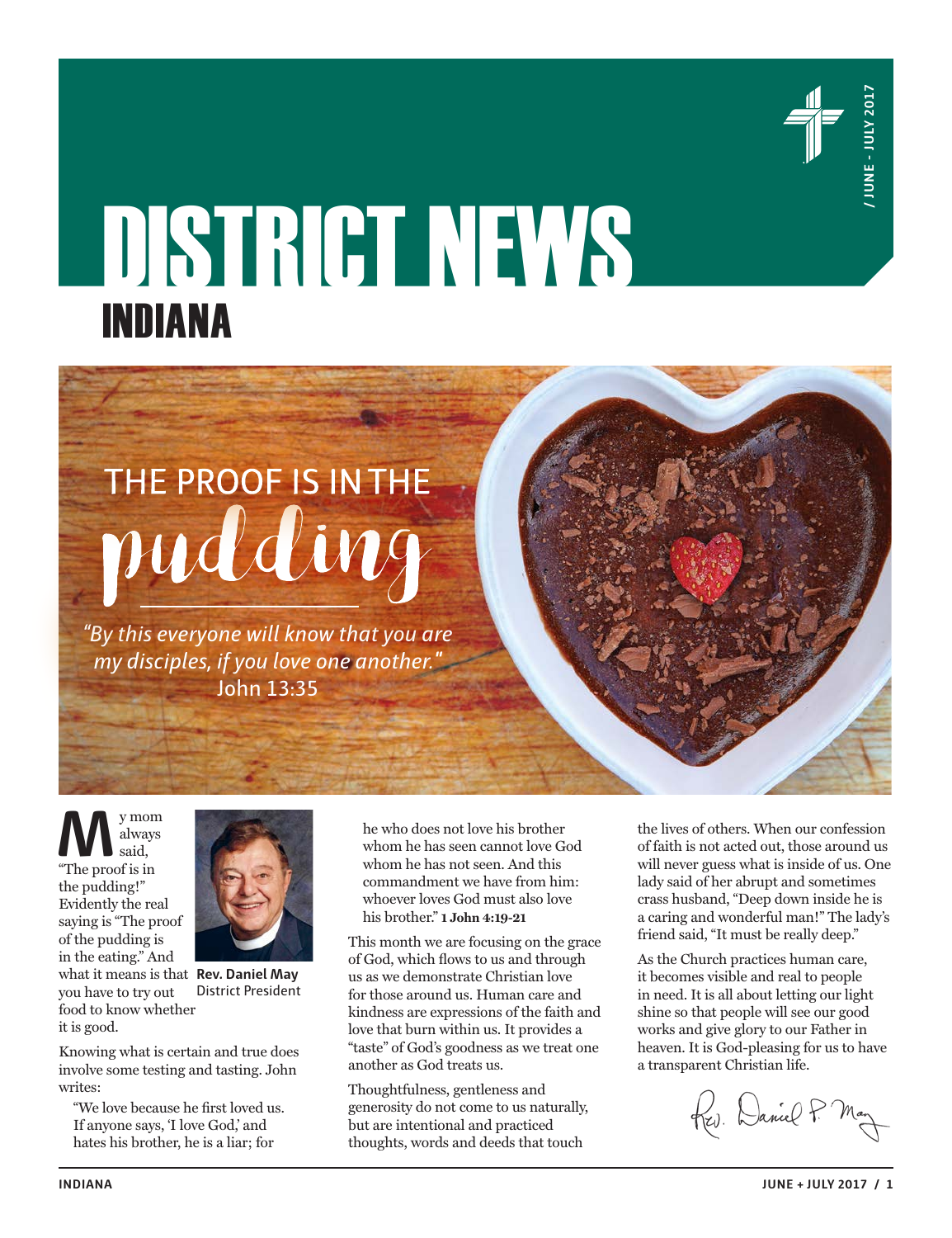# HUMAN CARE

# **Caring for every human — in body and soul**

The phrase<br>
"human"<br>
care" may<br>
evoke many "human evoke many images in your mind. Human care includes helping those who have just experienced a disaster. In our district, we are blessed with men and women trained



**Rev. Geoff Robinson** Outreach Executive

to be early responders who also become part of a team; hence the name Lutheran Early Response Team (LERT). They provide human care by going to disaster sites and helping people clean up, and restore and rebuild their homes.

Human care also evokes images of life issues. All of us are called by God to promote and support the dignity and rights of unborn children, those who are handicapped and the aged. We have task forces in place that deal with senior adult ministry and the needs of the physically and mentally disabled in our Indiana District. We also try to help the impoverished and displaced. All of these things involve human care.

There are 11 Recognized Service Organizations (RSOs) in our district that deal with helping people in various ways. For example:

- $\blacktriangleright$  Lutheran Life Villages is an RSO that provides "Aging Services, Chaplaincy Services, Children and Youth Services and Housing Support."
- ▶ Lutheran Social Services, Inc. provides "Abuse Prevention/ Treatment, Adoption, Advocacy, Children and Youth Services, Counseling and Mental Health, Emergency Services, Information and Referral, Life Enrichment Services, Pregnancy Counseling, Addiction Prevention/Treatment and Trauma Intervention.'
- ▶ Hands of Mercy provides "Advocacy, Life Enrichment Services and Developmentally Disabled Services in South Sudan."

Human care is indeed important and it is something that we all should be involved in. Why is that so? Because Christians are people who live to serve God and others above themselves.

The Rev. Dr. Jacob A.O. Preus III has aptly written:

"Before God we are only passive and receptive. But before our fellow human beings, we are only active and giving. We live in the neighbor through love. Good works have nothing to do with our relationship of faith with God, but they have everything to do with our relationship of love with our fellow human beings. Our good works are irrelevant and even shameful before the perfection of Christ, but they are not only relevant, they are absolutely necessary before the needs of our neighbor. Thus, the Christian pours himself out and herself out in love for others and gives unstintingly in good works for the neighbor."<sup>1</sup>

LCMS President Rev. Dr. Matthew Harrison reminds us that we have *not* done all that we should do as Christians if we simply show mercy to others without sharing with them the greatest news of all time. Harrison writes:

"This fundamental truth of the Bible, that there is no salvation outside of faith in Christ and His merits, animates the church's work for those in need. If this is not so, such work becomes merely secular, and may be performed by any entity in society."<sup>2</sup>

Human care is how we show genuine love for others. But it is a rather hollow love if we don't share with them the Savior, Jesus the Christ!

1 Jacob A.O. Preus III, "The Vocation of Every Christian: Life in Christ as a Holy Calling"

2 Matthew C. Harrison, "Theology for Mercy"

## **RSOs in the Indiana District**

**Cedar Lake, Inc. \***  9505 Williamsburg Plaza, Suite 200 Louisville, KY 40222

**Cross Connections, Inc.**  4618 East State Blvd. Ste. 103 Fort Wayne, IN 46815

**Hands of Mercy**  9525 Courtyard Cove Fort Wayne, IN 46825

**Lutheran Child & Family Services of IN/KY, Inc.\***  1525 N. Ritter Ave. Indianapolis, IN 46219

**Lutheran Homes, Inc. \*** *DBA– Lutheran Life Villages*  6701 South Anthony Blvd. Fort Wayne, IN 46816

**Lutheran Military Veterans and Families Ministries, Inc.**  3480 Stellhorn Road Fort Wayne, IN 46805

**Lutheran Ministries Media \***   *DBA—Worship for Shut-Ins*  5 Martin Luther Dr. Fort Wayne, IN 46825

**Lutheran Social Services, Inc.**   *DBA—Lutheran Social Services of Indiana\**  333 East Lewis St. Fort Wayne, IN 46802

**Rebuilding the Breach Ministries, Inc.**  Bakery House 4913 Broadway

**Siberian Lutheran Mission Society, Inc.**  8811 St. Joe Road Fort Wayne, IN 46835

**South Central Lutheran Camp Association of IN, Inc.** *DBA—Lakeview Ministries*  13500 W. Lake Road Seymour, IN 47274

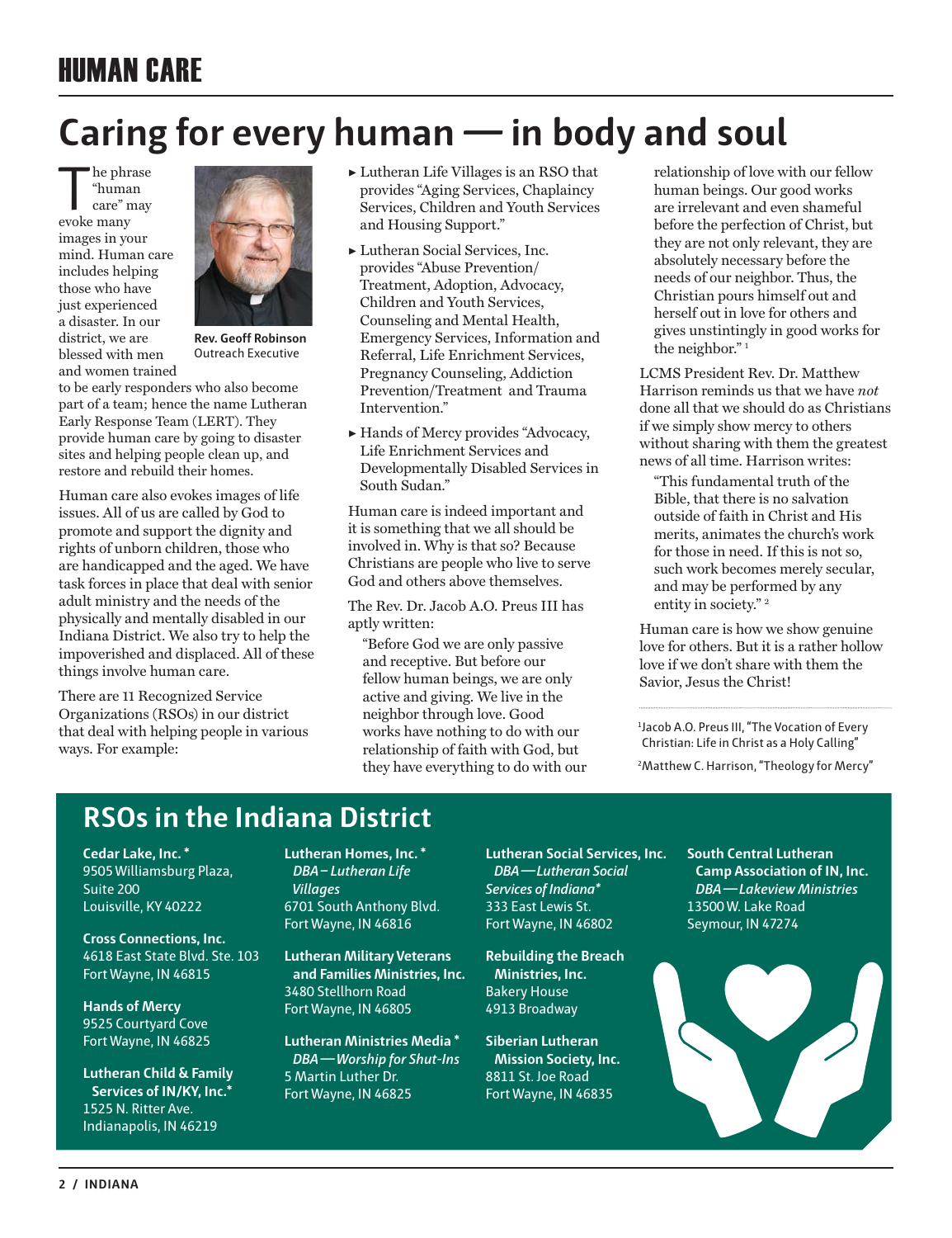## HUMAN CARE

# **Caring for those who serve**

**By Rev. Richard Koehneke** Holy Cross, Fort Wayne

The health and well-being of church workers are vitally important to the health and well-being of the congregation, school or agency in which he health and well-being of church workers are vitally important to the health and well-being of the they serve. Healthy workers increase the likelihood that the ministry will be healthy too. The healthier the ministry is, the more energy that ministry (congregation, school or agency) has to make a difference in the world around it.

Church workers experience several major threats that the Rev. Dr. Bruce Hartung describes in his excellent book, *Holding Up the Prophet's Hand* (Concordia Publishing House, 2011). These threats are:

- ▶ Spiritual attacks (Satan hates God's Word and those who proclaim it and teach it);
- ▶ Burnout (chronic disappointment with oneself and one's ministry due to unrealistic or unclear expectations);
- $\blacktriangleright$  Excessive stress (too many things to do, too much pressure to do them); and
- $\blacktriangleright$  Secondary traumatic stress (the "compassion fatigue" that results from the cumulative pressures of ministry).

Ministers and lay leaders need to recognize

these threats and take action that is strategic, proactive and ongoing. Don't wait until "it's broke" to "fix it." Prevention is much less costly than treatment.

One important question for leaders to ask themselves is this: Do we honor and encourage self-care as much as we honor and encourage hard work? If we honor hard work but pay no attention to selfcare, it won't be long before the hard work will decrease in both quantity and quality, and a high price will be paid. The price may be as high as the end of a ministry, the end of a marriage, even the end of a life.

Pray for your workers. Support their efforts to take good care of themselves and their families. Ask questions like:

- ▶ "How are you?"
- ▶ "What's bringing you joy these days?"
- $\blacktriangleright$  "What's not going so well?"
- $\blacktriangleright$  "What is helping your well-being?"
- ▶ "What is threatening your well-being?"
- $\blacktriangleright$  "How is your family?"

Asking thsee questions will tell your workers that you care. Listen closely to the answers.



# **June Prayer List**

## **Week of June 5**

- › New Jersey District
- › Circuit 13
- › Ascension, *Beech Grove*
- › Cornerstone, *Carmel/Fishers*
- › Journey, *Fishers*
- › Faith, *Greenfield*
- › Christ, *Indianapolis*
- › St. John, *Indianapolis*
- › **Mission:** Hispanic Ministry,  *Immanuel, Avilla*
- › **RSO:** Lutheran Ministries Media,  *Fort Wayne*

## **Week of June 12**

- › North Dakota District
- › Circuit 16
- › Faith, *Bloomington*
- › University, *Bloomington*
- › Faith, *Columbus*
- › Grace, *Columbus*
- › St. John's, *Columbus*
- › St. Peter's, *Columbus*
- › **Mission:** Hispanic Ministry, *Gloria Dei, Valparaiso*
- › **RSO:** Lutheran School Partnership, *Fort Wayne*

## **Week of June 19**

- › North Wisconsin District › Circuit 5
- › St. Paul's, *Bremen*
- › Trinity, *Elkhart*
- › St. Peter, *Mishawaka*
- › Calvary, *Plymouth*
- › Emmaus, *South Bend*
- › **Mission:** African Immigrant,  *Concordia, Louisville*
- › **RSO:** Lutheran Social Services,  *Fort Wayne*

## **Week of June 26**

- › Northern Illinois District
- › Circuit 8
- › Trinity (Decatur Rd.), *Fort Wayne*
- › Zion, *Fort Wayne*
- › Aboite, *Fort Wayne*
- › New Life, Fort Wayne
- › Southwest, *Fort Wayne*
- › **Mission:** Tamil Indian Ministry, *Calvary, Indianapolis*
- › **RSO:** Lutheran Special Ed Ministries, *Fort Wayne*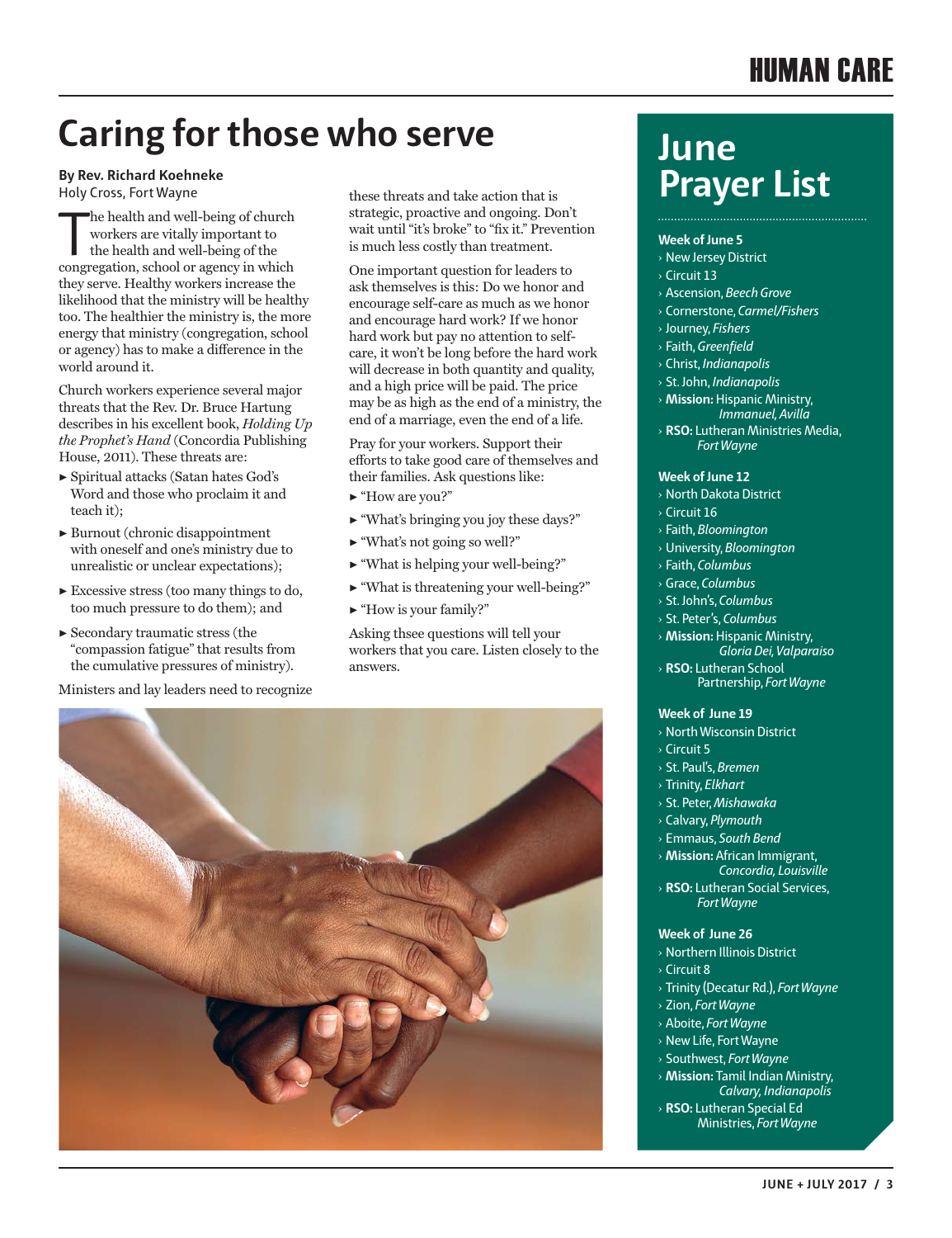# **STEWARDSHIP**

# **July Prayer List**

## **Week of July 3** *Independence Day*

## **Week of July 10**

- › Northwest District
- › Circuit 13
- › Trinity, *Indianapolis*
- › Zion, *New Palestine*
- › Holy Cross, *Indianapolis*
- › Christ, *Noblesville*
- › Lord of Life, *Westfield*
- › Epiphany, *Westfield*
- › **Mission:** Asian Ministry,
- *New Life, Fort Wayne* › **RSO:** Siberian Lutheran Mission Society, *Fort Wayne*

## **Week of July 17**

- › Ohio District
- › Circuit 16
- › Good Shepherd, *Franklin*
- › St. Paul, *Jonesville*
- › Prince of Peace, *Martinsville*
- › Shep. Of Hills, *Morgantown*
- › St. Mark *Shelbyville*
- › St. Peter, *Waymansville*
- › Trinity, Ellettsville
- › **Mission:** Liberian Children's Mission, *New Life, Fort Wayne*
- › **Other Ministries:** Valparaiso **University**

## **Week of July 24**

- › Oklahoma District
- › Circuit 5
- › Our Redeemer, *South Bend*
- › St. Paul, *South Bend*
- › Redeemer, *Warsaw*
- › St. Paul, *Woodland*
- › Prince of Peace, *Goshen*
- › St. Peter's, *Warsaw*
- › **Mission:** Burmese Buddhists (LAMB), *New Life, Fort Wayne*
- › **RSO:** Wittenburg Village, *Crown Point*

## **Week of July 31**

- › Pacific Southwest District
- › Circuit 9
- › Ascension, *Fort Wayne*
- › Concordia, *Fort Wayne*
- › Gloria Dei, *Fort Wayne*
- › St. Peter, *Fort Wayne* › Prince of Peace, *Grabill*
- › Emanuel, *New Haven*
- 
- › **Mission:** Burmese Muslims (LAMB), *New Life, Fort Wayne*

# **Managing 24/7/365**

 $\begin{array}{c} \displaystyle\bigcap_{\text{new}}\begin{subarray}{c} \text{ne of my} \\ \text{news} \end{subarray} \end{array}$ favorite news once said that the worst thing that happened to the pace of life was paved roads. When unpaved roads got muddy, people got stuck



**Ken Schilf** Council of Resources

and had to stay put. But we live in a concrete world where 168 hours in a week rush right by us.

This has had an undeniable effect on the family. In June we celebrate Father's Day. Hooray! One day for Dad. But how busy is Dad and his family? He's working longer hours and multiple jobs. Mom's running the kids to organized sports and art events, and both are attending games, recitals and meetings. Our heads are spinning and we catch ourselves coming and going.

So something has to give. What's it going to be? For some (or is it many?), it's Sunday, for it's the only day that we can sleep in. Do you plan your worship around your week, or your week around your worship?

The stewardship of time is a serious challenge to the family and your congregation. It seems that regular church attendance is once a month. But is that what the third commandment calls for when it says, "Remember the Sabbath Day and keep it holy?" Time, like every other part of creation, is a gift from the Lord that needs to be stewarded.

Teaching the stewardship of time is a matter of spiritual life and death. Planning worship first with the family is of utmost importance. For stewardship of time is far more than time management. It is really a faithful child of God managing time in a way that gives faithful witness to the Lord.

Pause and look at your calendar. Where do you see your family and family's relationship with your Lord?

This is a critical question to answer for your family and your congregation's ministry. Remember:

"He died for all so that those who live should live no longer for themselves, but for Him who died for them and was raised up." **2 Cor. 5:15**

(Portions of this article are from *StewardCAST*)

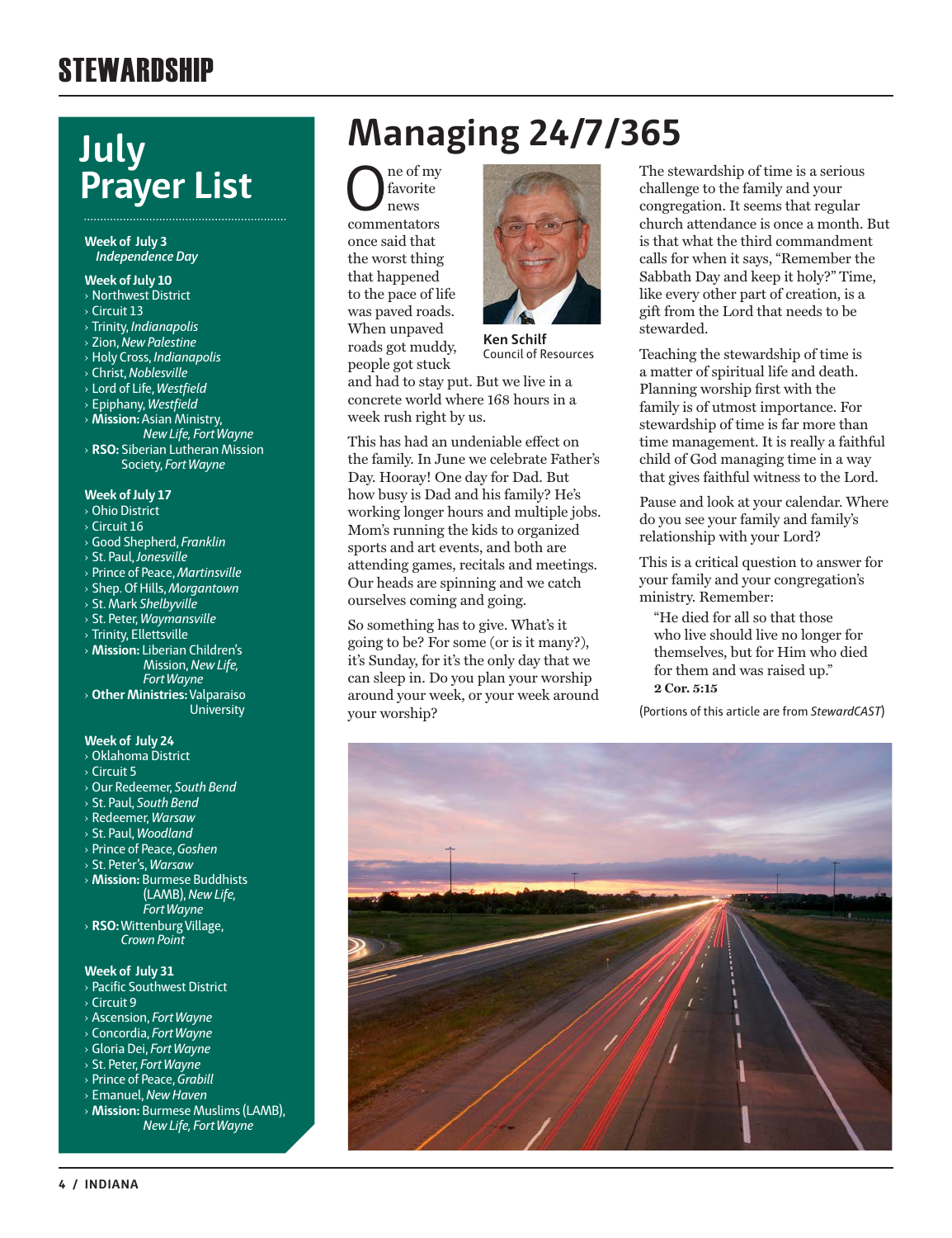# EVENTS

# **Celebrating installations! CALENDAR**



## **The Rev. John Westfall was ordained and installed March 12 as pastor of St. Matthew, Delphi.**

From left, (front row) the Revs. Daniel Eggold, Charles Blakey, Westfall, Daniel May, Paul Borg; (back row) David French, K.C. Dehning, Jim Barton, Justin Herman and David Mueller.



## **The Rev. Alexander Duff was installed as pastor of Family Life at Suburban Bethlehem Lutheran Church, Fort Wayne, on Palm Sunday, April 9.**

From left, the Revs. L. Joe Fichtner, Thomas Ahlersmeyer, William Mueller, David Dubbelde, Duff, Lane Burgland, Daniel May, William Barlow, Mark Neubacher, Steven Ahlersmeyer and David Easterday.

# **OF EVENTS**

**Please add these important dates for both informational and exciting events to your personal calendar.**

## **JUNE**

**8** Musician Workshops *Concordia Theological Seminary, Fort Wayne*

**18-25** Phoebe Academy High School *Concordia Theological Seminary, Fort Wayne*

**18-JULY 1** Christ Academy High School *Concordia Theological Seminary*

**25-28** Higher Things, *Valparaiso*

**25-JULY 3** Church Interpreter Training Institute *Concordia Theological Seminary* 

**JULY 9-12** LCMS Children and Youth Ministry Conference, *Milwaukee*

**12-16** LCMS Black Ministry Family Convocation *Birmingham, Alabama*

**20-21** Summer Administrators Conference *Brown County*

**25-28** LCMS Institute on Liturgy, Preaching and Church Music, *Concordia University Chicago*

## **SEPTEMBER 11-12**

Circuit Visitors Fall Conference

**16-19** Council of Presidents

**28-29** Teachers Conference *Concordia Lutheran High School, Fort Wayne*

## **OCTOBER**

**11-13** Best Practices Heartland, *Columbus* **23-25** Fall Pastors Conference *Marriott Indianapolis East*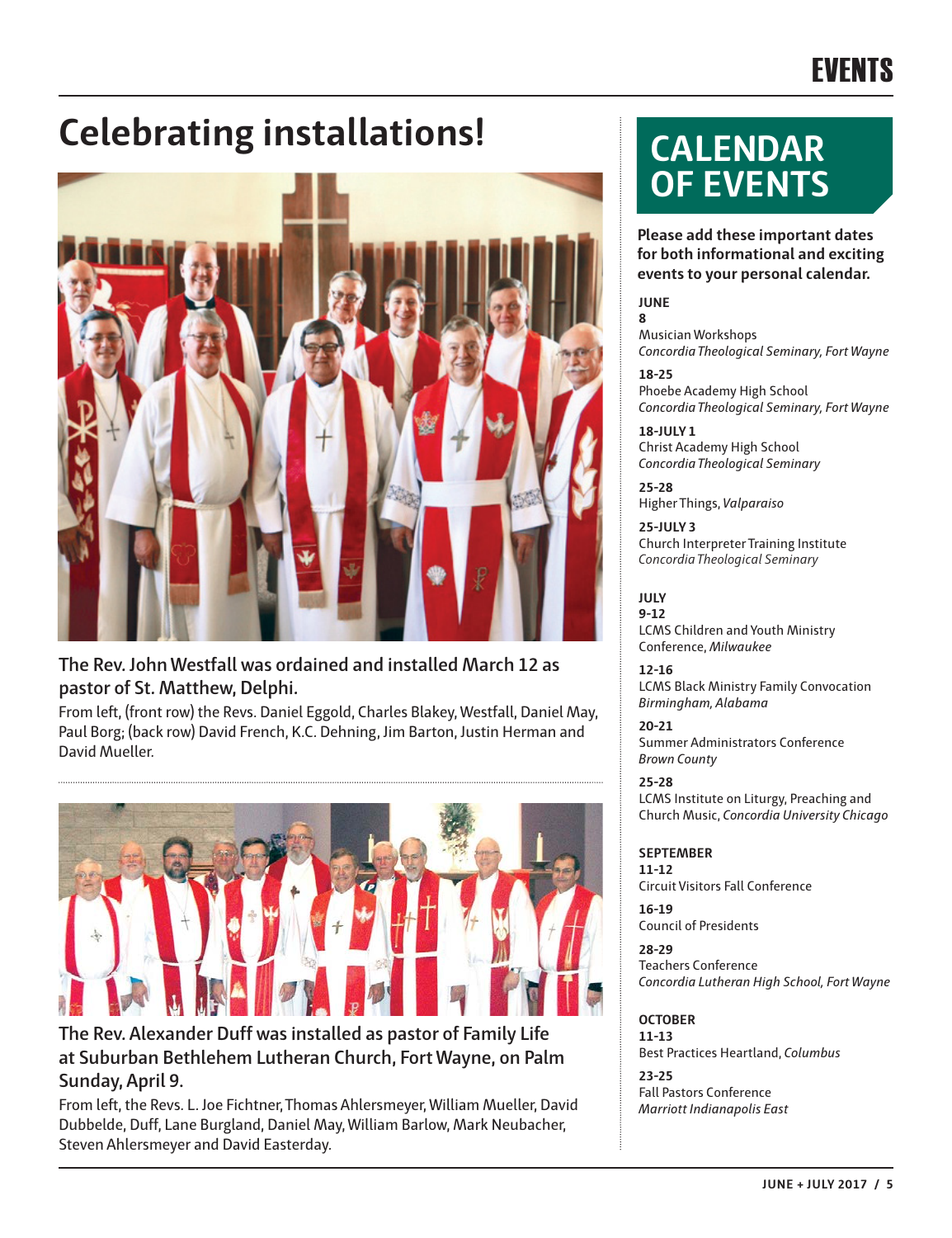# **JUNE - JULY BIRTHDAYS**

## JUNE 1

Dick Wittwer, 93 Emmanuel, Fort Wayne

JUNE 2 Ella Nurenberg, 95 St. Paul's, Bremen Alvera Hockemeyer, 94 St. John, Monroeville Lillian Gollnick, 92 St. Peter, North Judson

JUNE 3 Anita Steele, 91, Zion, Decatur

JUNE 4 Margaret Steinborn, 93 St. James, Lafayette Evelyn Harges, 91 St. Paul's, Fort Wayne

JUNE 7 Alberta Duwe, 95 Immanuel, Seymour Pauline Zaegel, 95 Zion, Fort Wayne

JUNE 6 Rosella Warstler, 92, Zion, Garrett Annabelle Ohlmansiek, 91 Trinity, Dillsboro

JUNE 8 June Diehm, 96 Immanuel, Avilla

JUNE 9 John Pfrommer Jr., 95 St. James, Lafayette

JUNE 12 Leona Worth, 91 Zion (Friedheim), Decatur

JUNE 14 Richard Lottes, 94 St. Paul's, Evansville Rev. Walter Maier, Jr., 92 St. Paul's, Fort Wayne Elli Hellen Huotilainen, 91 Calvary, Indianapolis

JUNE 16 Jo Winter, 90 Trinity Memorial, Merrillville

JUNE 14 Doris Loretta Hackman, 91 Immanuel, Seymour

JUNE 16 Lucile Hall, 90 St. Paul's, Fort Wayne

JUNE 17 Beverly Ray, 92 St. James, Lafayette Jack Wenderoth, 90 St. Paul's, Evansville

JUNE 18 Elda Smith, 94 Emmanuel, Fort Wayne Margaret Lambring, 93 St. Peters, Brownstown

JUNE 19 Eunice Bauer, 93 St. Paul's, Bremen Eileen Weber, 95 St. Paul's, Fort Wayne

JUNE 20 Ralph Spurgeon, 91 St. Peters, Brownstown

JUNE 21 Luella Holle, 91 Emanuel, Dudleytown Bob Voelker, 90 Holy Cross, Fort Wayne

JUNE 22 **Ellen Nottingham, 104 St. Paul's, Evansville** Beatrice VonDielingen, 94 Immanuel, Seymour Norvin McClure, 93 Emmanuel, Fort Wayne

JUNE 24 Mildred Bartel, 92 Zion, Fort Wayne Hildegard Blondell, 90

Trinity (Decatur Rd.), Fort Wayne JUNE 26 Eva Mae Powell, 97 Emmanuel, Tell City Ruth Alber, 95, St. John, Peru Doris Tancil, 93, Trinity (Decatur Rd.), Fort Wayne Carola Wolf, 91 Calvary, Plymouth Betty Gotsch, 90 St. Paul's, Fort Wayne

JUNE 28

Lillian Hitzeman, 99 Faith, Bloomington (formerly Emmaus, Fort Wayne) Alton Reininga, 99 Trinity, Darmstadt Rosemary Hurt, 94 St. John, Indianapolis

JUNE 29 Marceil Doctor, 96 St. John, Monroeville Ruth Davis, 92 Emmanuel, Fort Wayne Sabina Histler, 90 Immanuel, Avilla

JUNE 30 Liselotte Leming, 92 St. James, Lafayette Paul Schnute, 92 Trinity, Darmstadt

 $III$  Y<sub>1</sub> Fritzy Ober, 91 Emmanuel, Fort Wayne

 $IIIY2$ Emma Elbracht, 92 St. John, Indianapolis

 $IIIIY3$ Katheryne Brown, 95 Trinity Memorial, Merrillville Leona Kerkhoff, 91 Grace, Muncie

 $IIIVA$ Dale Carrell, 91 St. Paul's, Evansville

 $IIIY5$ Gladys Ross, 95 Trinity, Hobart Louise Dearmin, 94 Cornerstone, Carmel Shirley Dommer, 94 Trinity, Hobart Stella Wilson, 94 Trinity (Decatur Rd.,) Fort Wayne

JULY 6 **Doris Prochnow, 100 Emmanuel, Fort Wayne**

JULY 7 Burt Smith, 91 Cornerstone, Carmel JULY 9 Doris Hoffman, 92 Emmanuel, Fort Wayne

JULY 10 Mary Ressinger, 95 Cornerstone, Carmel

JULY 11 Fred Busche, 94 St. Paul's, Fort Wayne Jean Morris, 92 Immanuel, Seymour

 $IIIIY13$ Mildred Burger, 92 St. Paul's, Fort Wayne

JULY 15 Lester Bollenbacher, 93 St. Paul's, Bremen Sally Lilley, 92, Faith, DeMotte Ruth Hancock, 91 Emmanuel, Tell City Jackie Irwin, 91 Calvary, Indianapolis

JULY 16 Orby Hurless, 91 Emmanuel, Fort Wayne

JULY 17 Warren Schueler, 96 Emmanuel, Fort Wayne

JULY 19 Donna Hudlow, 92

St. James, Lafayette JULY 20 Donna Sensmeier, 94 Trinity, Darmstadt Renate Hormann, 90 Trinity (Decatur Rd.,) Fort Wayne

JULY 21 Elizabeth Riedemann, 96 Cornerstone, Carmel Ralph Johnson, 95 St. James, Lafayette

JULY 22 Margaret "Peggy" Prien, 93 St. James, Lafayette Phyllis Zwick, 92 Zion, Decatur

JULY 23 Paul Schneider, 97 St. John, Lanesville Emogene Bode, 92 Redeemer, Seymour

 $III$  Y 24 Elvera Marschhausen, 97 Cornerstone, Carmel Naomi Erb, 95 St. Paul's, Fort Wayne Helen Kellermeier, 92 St. Peters, Brownstown

JULY 25 Bob Koschmann, 99 Cornerstone, Carmel Pauline Imbody, 95 Emmanuel, Fort Wayne Erna Smith, 93 Zion, Woodburn Helen Carr, 92 St. Paul's, Fort Wayne Mary Louise Spice, 90 Emmanuel, Fort Wayne JULY 26 Luelle Reidenbach, 92

Heritage, Valparaiso Ken Fehd, 91 Trinity, Darmstadt

JULY 27 Miriam Kohorst, 91 St. John, Vincennes Alex Early, 90 St. Paul's, Fort Wayne

JULY 28 **Amelia Auman, 100 Emmanuel, Fort Wayne**

JULY 30 Maxine Bienz, 95 St. Paul's, Fort Wayne Helen Wehmiller, 92 Immanuel, Seymour

JULY 31 Hazel Haberhern, 96 Calvary, Indianapolis Lavera Barlow, 95 Trinity, Dillsboro

## **Belated Birthdays**

MARCH 1 Charles Lorenz, 96 Prince of Peace, Goshen

MAY 1 Pat McQuern, 91 St. James, Lafayette

# **JUNE - JULY ANNIVERSARIES**

JUNE 1

Mr. & Mrs. Kenneth Koeneman, 60, St. Paul (Gar Creek), New Haven Mr. & Mrs. John Ryan II, 60 Calvary, Indianapolis Mr. & Mrs. Delbert Tormoehlen, 59 Immanuel, Seymour

JUNE 2 Mr. & Mrs. Tom Noll, 61 Zion, Decatur Mr. & Mrs. Roger Pollock, 55 Zion, Decatur Mr. & Mrs. Thomas West, 55 St. Paul's, Fort Wayne Mr. & Mrs. James Hurt, 54 Immanuel, Seymour

JUNE 3

Mr. & Mrs. Bruce Mater, 67 Grace, New Albany Mr. & Mrs. Virgil Laaker, 62 St. John's, Farmers Retreat Mr. & Mrs. Harlan Heinze, 56 St. John, Lanesville Mr. & Mrs. Gerald Korff, 56 Trinity, Darmstadt Mr. & Mrs. Kenneth Welther, 56, St. James, Lafayette

Mr. & Mrs. Walter Meyer, 55 St. John, Indianapolis Mr. & Mrs. Mick Johnston, 50 Trinity, Dillsboro Mr. & Mrs. Bob Saalfrank, 50 Holy Cross, Fort Wayne

JUNE 4

Rev. & Mrs. Eugene Brunow, 57, Emmanuel, Fort Wayne Rev. & Mrs. George Lange, 57 Zion, Fort Wayne

Rev. & Mrs. Robert Reinhardt, 57, Our Redeemer, Evansville

Mr. & Mrs. Quentin Schooler, 51, St. James, Lafayette

JUNE 5

Mr. & Mrs. Richard Bohnke, 68, St. John, Monroeville Mr. & Mrs. Paul Busse, 62,

Zion, Decatur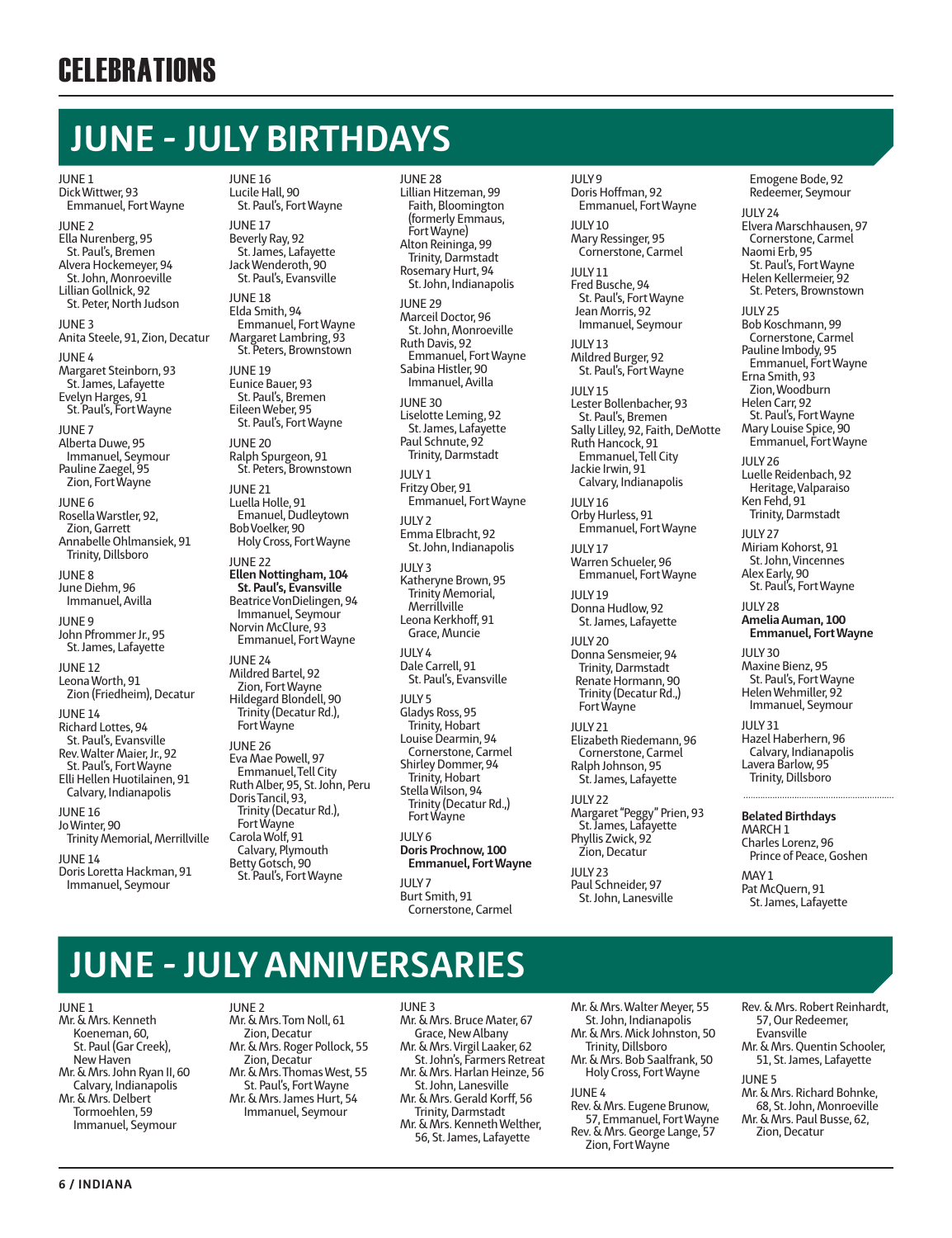# **CELEBRATIONS**

Mr. & Mrs. Ken Lewis, 61 Faith, Louisville Mr. & Mrs. Paul Parker Sr., 54

# **JUNE - JULY ANNIVERSARIES**

JUNE 12

Mr. & Mrs. Franklin Furr, 57 St. Paul, Denham Mr. & Mrs. Richard Glusenkamp, 52 St. Paul's, Fort Wayne Rev. & Mrs. Daniel May, 52

- Emmanuel, Fort Wayne
- JUNE 6
- Rev. & Mrs. Harvey Lange, 65 Calvary, Indianapolis Mr. & Mrs. Charles Clark, 56
- Redeemer, Seymour
- Mr. & Mrs. Hugo Bietz, 53 Holy Cross, Fort Wayne
- Mr. & Mrs. Marlin Culy, 53 Emmanuel, Fort Wayne
- JUNE 7
- Mr. & Mrs. James Merriman, 64, St. Paul (Preble), Decatur
- Mr. & Mrs. John Griswold, 61 St. James, Lafayette
- Mr. & Mrs. Ned Hall, 59 Immanuel, Avilla
- Mr. & Mrs. Lawrence Koss, 58 Grace, Muncie
- Mr. & Mrs. Stephen Decker, 53 St. James, Lafayette
- JUNE 8
- Mr. & Mrs. Eston Hathaway, 59 Cornerstone, Carmel Mr. & Mrs. Stanley Hill, 59 Immanuel, Seymour
- JUNE 9
- Mr. & Mrs. Dick Posewitz, 55 Our Redeemer, Evansville Mr. & Mrs. Dave Hockemeyer,
- 54, St. John, Monroeville Mr. & Mrs. Jim Schwengel, 54
- Our Redeemer, Evansville Mr. & Mrs. Gary Parker, 50
- St. Paul's, Evansville
- JUNE 10
- Mr. & Mrs. Lester Bollenbacher, 67, St. Paul's, Bremen Mr. & Mrs. Alfred Fenneberg, 59, Immanuel, Seymour
- Mr. & Mrs. Dean Blackwell, 57
- St. Peters, Brownstown Mr. & Mrs. Don Meyer, 51
- Calvary, Indianapolis
- Mr. & Mrs. Jim Beissler, 50 Cornerstone, Carmel
- Mr. & Mrs. Don Meyer, 50 St. John, Indianapolis
- Mr. & Mrs. Jon Stahl, 50 Immanuel, Seymour
- JUNE 11
- Mr. & Mrs. Elmer Klinstiver, 63 Grace, New Albany Mr. & Mrs. Alan Struss, 51
- Calvary, Indianapolis Mr. & Mrs. Steve Unsicker, 51
- St. John, Monroeville Mr. & Mrs. Barry Gibson, 50
- St. James, Lafayette Mr. & Mrs. Tom Lockmund, 50
- Grace, New Albany Mr. & Mrs. John Valentine, 50
- Cornerstone, Carmel

JUNE 18

JUNE 19

JUNE 20

JUNE 21

JUNE 22

Mr. & Mrs. Jim Beery, 70 Zion, Decatur Mr. & Mrs. Al Wick, 65 Holy Cross, Fort Wayne Mr. & Mrs. J. R. Wessel, 64 St. Peters, Brownstown

Mr. and Mar. Charles Freudenberg, 65 Our Redeemer, Evansville Mr. & Mrs. Nolan Griffiths, 60 Zion, Decatur Mr. & Mrs. Pete Rump, 60 Cornerstone, Carmel Mr. & Mrs. Vernon Werling, 54 St. Paul, New Haven Mr. & Mrs. Jerry Betley, 50

Mr. & Mrs. Paul Hoppe, 69 Holy Cross, Fort Wayne Mr. & Mrs. Tom Buuck, 64 Zion (Friedheim), Decatur Mr. & Mrs. William Martin, 57 St. John, Indianapolis Mr. & Mrs. Paul Filter, 53 Trinity, Dillsboro Mr. & Mrs. Denis Peters, 53 Holy Cross, Fort Wayne Mr. & Mrs. Butch Werner, 53 Heritage, Valparaiso Mr. & Mrs. William Kirsch, 52 St. Paul's, Evansville Mr. & Mrs. David Zolman, 52 St. John, Peru

Calvary, Indianapolis

Cornerstone, Carmel Dr. & Mrs. David Scaer, 57 Zion, Fort Wayne Mr. & Mrs. Anthony Schultz, 57, Heritage, Valparaiso Mr. & Mrs. Thomas Starke, 57 St. Paul's, Fort Wayne Mr. & Mrs. Harry Lemke, 51 St. Peter, North Judson Mr. & Mrs. Duane Yuska, 51 St. James, Lafayette Mr. & Mrs. Mark Helmkamp, 50, Concordia, Louisville Mr. & Mrs. Richard Wolfgang, 50, St. John, Peru

Mr. & Mrs. Cecil Landgrave, 63 Trinity (Decatur Rd.,) Fort Wayne Mr. & Mrs. Chris Seitz, 57 Emmanuel, Tell City Mr. & Mrs. William Walker, 57 Grace, Muncie Mr. & Mrs. Ted Baer, 52 Cornerstone, Carmel Rev. & Mrs. John Hamer, 52 St. Paul's, Fort Wayne Mr. & Mrs. Richard Maurer, 51, St. James, Lafayette

- Mr. & Mrs. Glenn Kanning, 63 Holy Cross, Fort Wayne Mr. & Mrs. Charles Nichols, 62 Mr. & Mrs. Lawrence Jupin, 62 Mr. & Mrs. Bates McIndoe, 57
- St. Peters, Brownstown Mr. & Mrs. Ron Brink, 52
- Calvary, Indianapolis
- Mr. & Mrs. Bill Culbertson, 52 Cornerstone, Carmel
- Mr. & Mrs. Paul Noel, 52 Grace, New Albany Mr. & Mrs. Arnold Schroeder,
- 52, Trinity, Hobart Dr. & Mrs. Ted Blomenberg, 51
- Zion (Friedheim), Decatur JUNE 13
- Mr. & Mrs. Darwin Horine, 58 Emmanuel, Fort Wayne
- Mr. & Mrs. Homer Keifer, 58 Zion, Woodburn
- Mr. & Mrs. Tom Steiner, 53
- Faith, DeMotte
- Mr. & Mrs. John Walls, 53 Grace, New Albany
- Mr. & Mrs. Lee Davis, 52 St. John, Peru
- Mr. & Mrs. Daniel Kendall, 52 Calvary, Indianapolis
- JUNE 14
- Mr. & Mrs. Gene Bruns, 59 Cornerstone, Carmel
- JUNE 15
- Dr. & Mrs. Jack Gumbert, 60 Praise, Fort Wayne
- Mr. & Mrs. Bob Layman, 54 Emmanuel, Fort Wayne
- Mr. & Mrs. Raymond Mikulka, 54, Trinity Memorial, Merrillville
- 
- JUNE 16 Mr. & Mrs. Richard Nielsen, 67 St. Peter, North Judson Mr. & Mrs. Charles Ewen, 55 Trinity, Hobart Rev. & Mrs. Harold Linn, 55 Concordia, Louisville Mr. & Mrs. Albert Umbach, 55 Our Redeemer, Evansville Mr. & Mrs. Earl Pottschmidt, 54 St. Peters, Brownstown JUNE 17 Mr. & Mrs. Harold Kysar, 71 Immanuel, Seymour Mr. & Mrs. Elmer Pruss, 67 St. John's, Farmers Retreat Mr. & Mrs. James Croxton, 61 Emmanuel, Fort Wayne Mr. & Mrs. Omer Hackman, 61, St. Peters, Brownstown Mr. & Mrs. Ron Glaser, 57 Concordia, Louisville Mr. & Mrs. Herb Stugart, 56
- Cornerstone, Carmel Mr. & Mrs. Ronald Adams, 50 St. James, Lafayette Mr. & Mrs. Jim Bernhart, 50 Holy Cross, Fort Wayne
- Mr. & Mrs. Dale Ott, 50 Cornerstone, Carmel
- Zion, Garrett JUNE 23 Mr. & Mrs. Ed Durr, 61 Concordia, Louisville

Mr. & Mrs. Wayne Smith, 60 Grace, New Albany Mr. & Mrs. Donald Rekeweg, 55, Zion, Woodburn JUNE 24 Mr. & Mrs. Clare Erb, 57 St. James, Lafayette Mr. & Mrs. Larry Cooper, 50 Immanuel, Seymour Mr. & Mrs. Steve Dalzell, 50 Calvary, Indianapolis Mr. & Mrs. Dennis Jordan, 50 St. Paul's, Fort Wayne Mr. & Mrs. Jerry Redden, 50 Holy Cross, Fort Wayne JUNE 25 Mr. & Mrs. Gene Stewart, 62 St. John, Lanesville Mr. & Mrs. Edwin Braun Sr., 57 Emmanuel, Fort Wayne Mr. & Mrs. Art Grawcock, 51 Immanuel, Avilla Mr. & Mrs. Ronald Burger, 50 St. John, Indianapolis JUNE 26 Mr. & Mrs. James Bauman, Sr., 59, Zion, Garrett Mr. & Mrs. Jerry Fish, 57 Immanuel, Seymour Mr. & Mrs. William Brandt, 53 Immanuel, Seymour Rev. & Mrs. Marvin Hinkle, 51 Holy Cross, Fort Wayne JUNE 27 **Mr. & Mrs. Alton Reininga, 75, Trinity, Darmstadt** Mr. & Mrs. Bob Scheumann, 64, St. John (Bingen), Decatur Mr. & Mrs. Zeke LaGrange, 63 Emmanuel, Tell City Mr. & Mrs. Bill Arnold, 58 Faith, DeMotte Mr. & Mrs. Lewis Haug, 53 St. Paul's, Bremen Mr. & Mrs. Donald Weidler, 53 Zion, Decatur JUNE 28 Mr. & Mrs. Fred Bieberich, 70 St. Paul (Preble), Decatur Rev. & Mrs. Gerard Isenberg, 59, Trinity Memorial, Merrillville Mr. & Mrs. Dale Burbrink, 58 St. John's, White Creek JUNE 29 Mr. & Mrs. Ed Kasting, 59 Redeemer, Seymour Mr. & Mrs. Alvin Otte, 59 Immanuel, Seymour JUNE 23 Mr. & Mrs. Ed Durr, 61 Concordia, Louisville Mr. & Mrs. Wayne Smith, 60 Grace, New Albany Mr. & Mrs. Donald Rekeweg, 55, Zion, Woodburn JUNE 30

Mr. & Mrs. Fred Roeder, 68 Our Redeemer, Evansville

Emmanuel, Fort Wayne Mr. & Mrs. Gary Boyd, 51 Grace, Muncie JULY 1 Mr. & Mrs. George Moeller, 66 Heritage, Valparaiso Mr. & Mrs. Dan Mikeworth, 55 St. John, Indianapolis JULY 2 Mr. & Mrs. Melvin Rahe, 57 Shepherd of the Hills, Georgetown Mr. & Mrs. William Marsh, 51, Immanuel, Seymour Mr. & Mrs. Tim Lein, 50 Cornerstone, Carmel JULY 3 Mr. & Mrs. Clifford Sierp, 69 Immanuel, Seymour Mr. & Mrs. James Vargo, 52 Trinity Memorial, Merrillville Mr. & Mrs. Robert Emily, 51 Immanuel, Seymour  $IIIVA$ Mr. & Mrs. John Moeller, 52 St. John, Peru JULY 6 Mr. & Mrs. Ed Gutt, 65 Heritage, Valparaiso Mr. & Mrs. Bob Dybcio, 64 Faith, DeMotte JULY 7 Mr. & Mrs. Clark Grady, 55 St. James, Lafayette Mr. & Mrs. Ralph Kerwin, 55 Cornerstone, Carmel JULY 8 Mr. & Mrs. David Baals, 56 Emmaus, Fort Wayne Mr. & Mrs. Marlowe Hecht, 56 St. Paul's, Fort Wayne Mr. & Mrs. Butch Trautman, 55 Cornerstone, Carmel JULY 9 Mr. & Mrs. Norm Townley, 62 Cornerstone, Carmel Mr. & Mrs. Dale Laumeyer, 56 St. John, Indianapolis  $IIIIV10$ Mr. & Mrs. Richard Weiland, 52 Zion, Decatur JULY 11 Mr. & Mrs. Ron Pivarnik, 58 Faith, DeMotte Mr. & Mrs. Bill Carlson, 53 Heritage, Valparaiso Rev. & Mrs. Curtis Peters, 52 Resurrection, Louisville JULY 12 Mr. & Mrs. Bob Bradtmiller, 55 Emmanuel, Fort Wayne JULY 13 Mr. & Mrs. George Skibbe, 60

**JUNE + JULY 2017 / 7**

St. Peter, North Judson